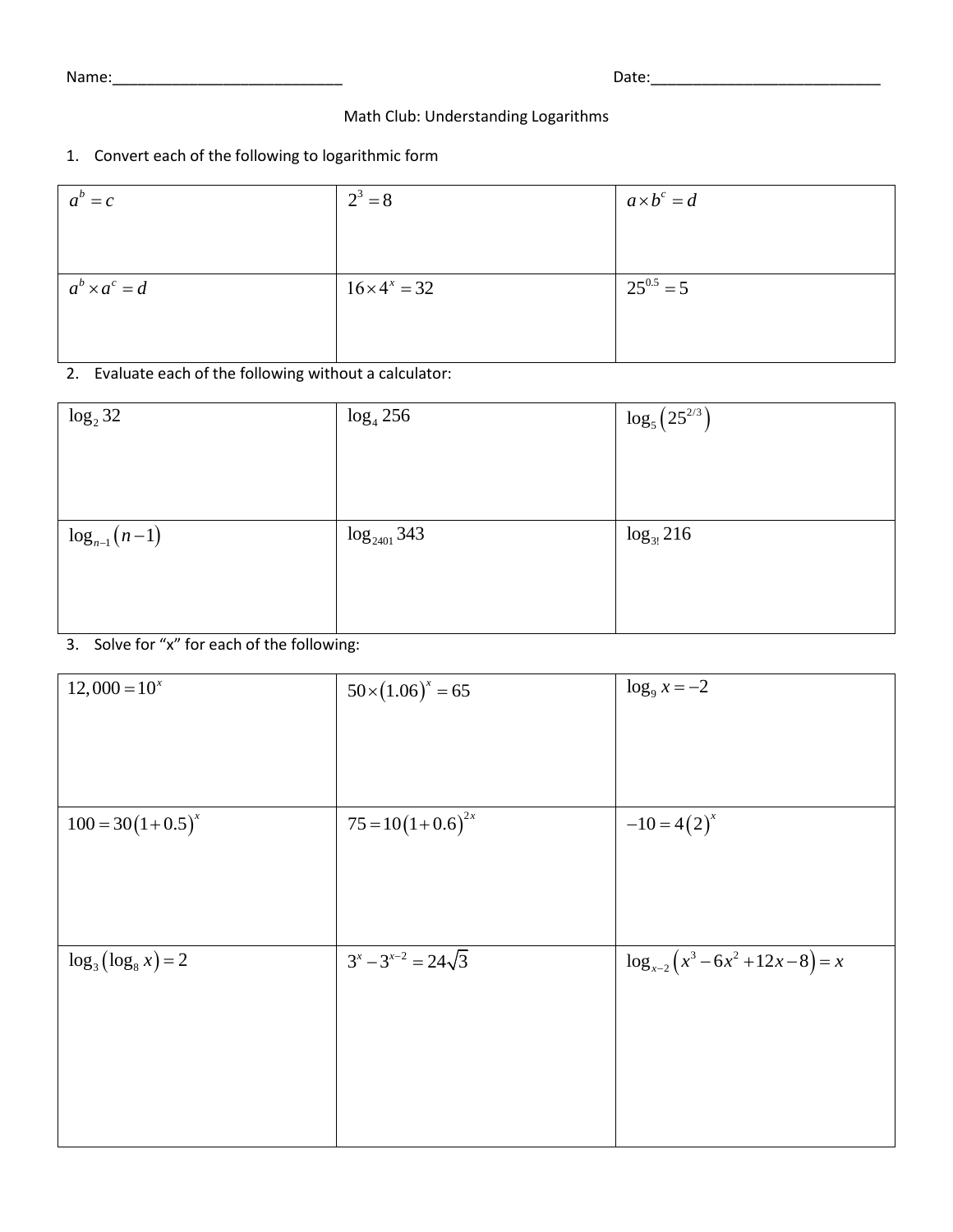4. Solve for "x" in terms of "y"  $y = 3(10^{5x})$ 

5. Solve (x,y) given the following equations:  $\frac{4^x}{2^x} = 8$ 2 *x*  $\frac{1}{y}$  = 8 and  $\frac{3}{0^2}$  $\frac{3^{x+y}}{2^{x}} = 81$ 9  $x + y$ *x*  $^{+}$  $=$ 

- 6. Which is larger?  $2^{24}$  or  $3^{16}$ ? [Try to prove this by using logs]
- 7. Arrange the following numbers from least to greatest:  $log_2 8$ ,  $log_6 16$ ,  $log_{10} 21$ ,  $log_{14} 45$ ,  $log_{18} 100$
- 8. Suppose a bank pays 6% interest per year, compounded quarterly, meaning that it pays 1.5% interest every three months. How much money must be deposited so that at the end of the five years, there is exactly \$1,000 in the account? Give your answer rounded to the nearest cent.

- 9. A train travels 2cm in the first second and increases its speed by 25% until it reaches a speed of 80km/hr. During which second of the trip will it reach a speed of 80km/hr?
- 10. Sharon starts a savings account with a deposit of \$200. The bank pays 3.5% interest per year, compounded annually. If she leaves the money in the bank and makes no other deposits what amount will be in the account after ten years? Assume that the interest rate remains constant throughout the period.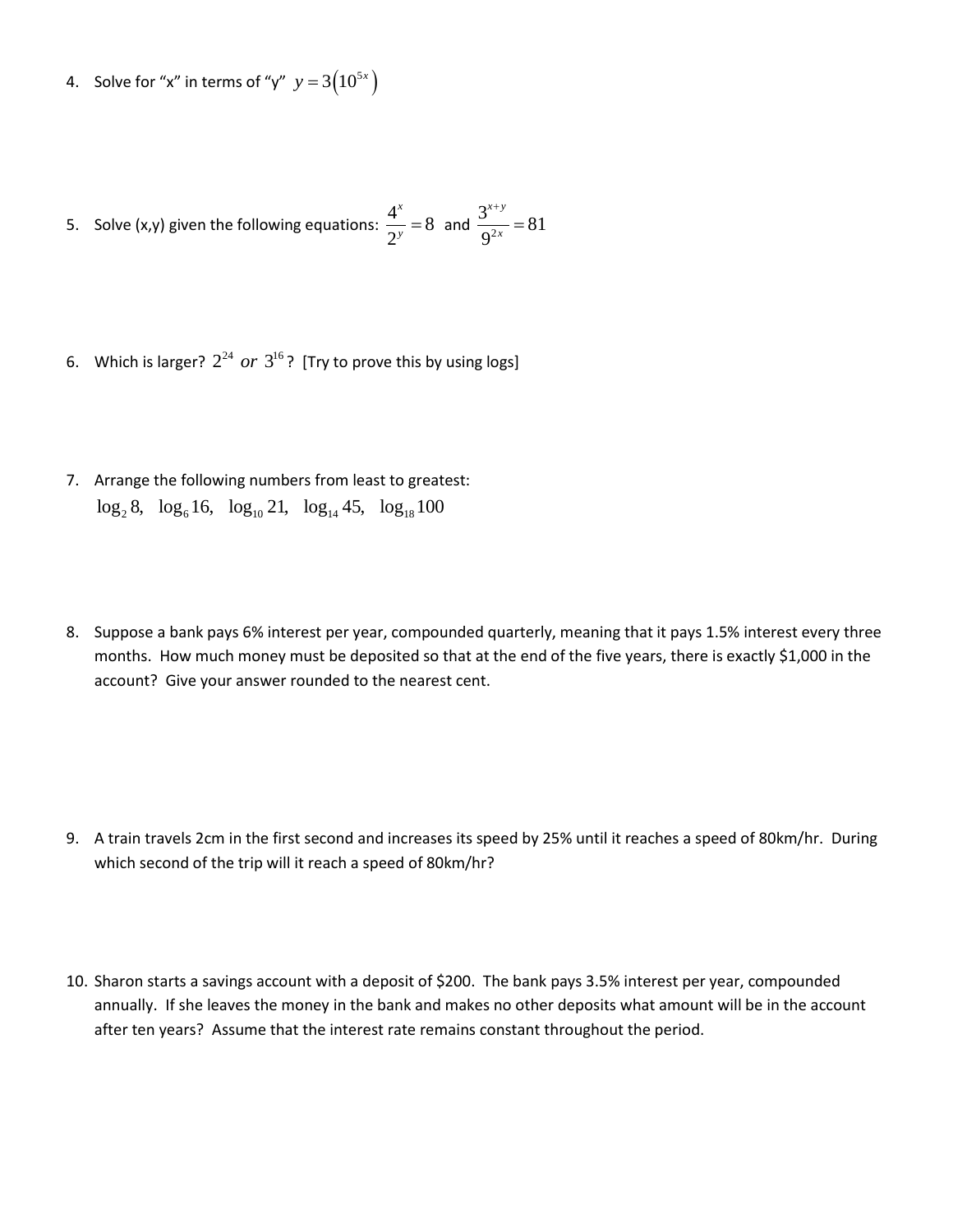- 11. Bacteria grows by division and it is possible for this to occur every 20min. One divides to two in 20min, and then to four in another 20miinutes. Suppose there is one bacterium in a culture at 9am and is full at 6pm.
	- a. When was the culture half full?
	- b. What percent of the culture was covered at 4pm?

12. A ball is dropped from a height of 2meters. After each bounce, the ball rises to 63% of its previous height. a. What is the height after 15bounces?

b. After how many bounces will the ball rise less than 0.05cm?

13. Mark invests \$200 at 6% compounded annually. Determine how much money Mary will have after 15 years?

14. Over the past few years college tuition has increased 10% each year. How many years will it take to double?